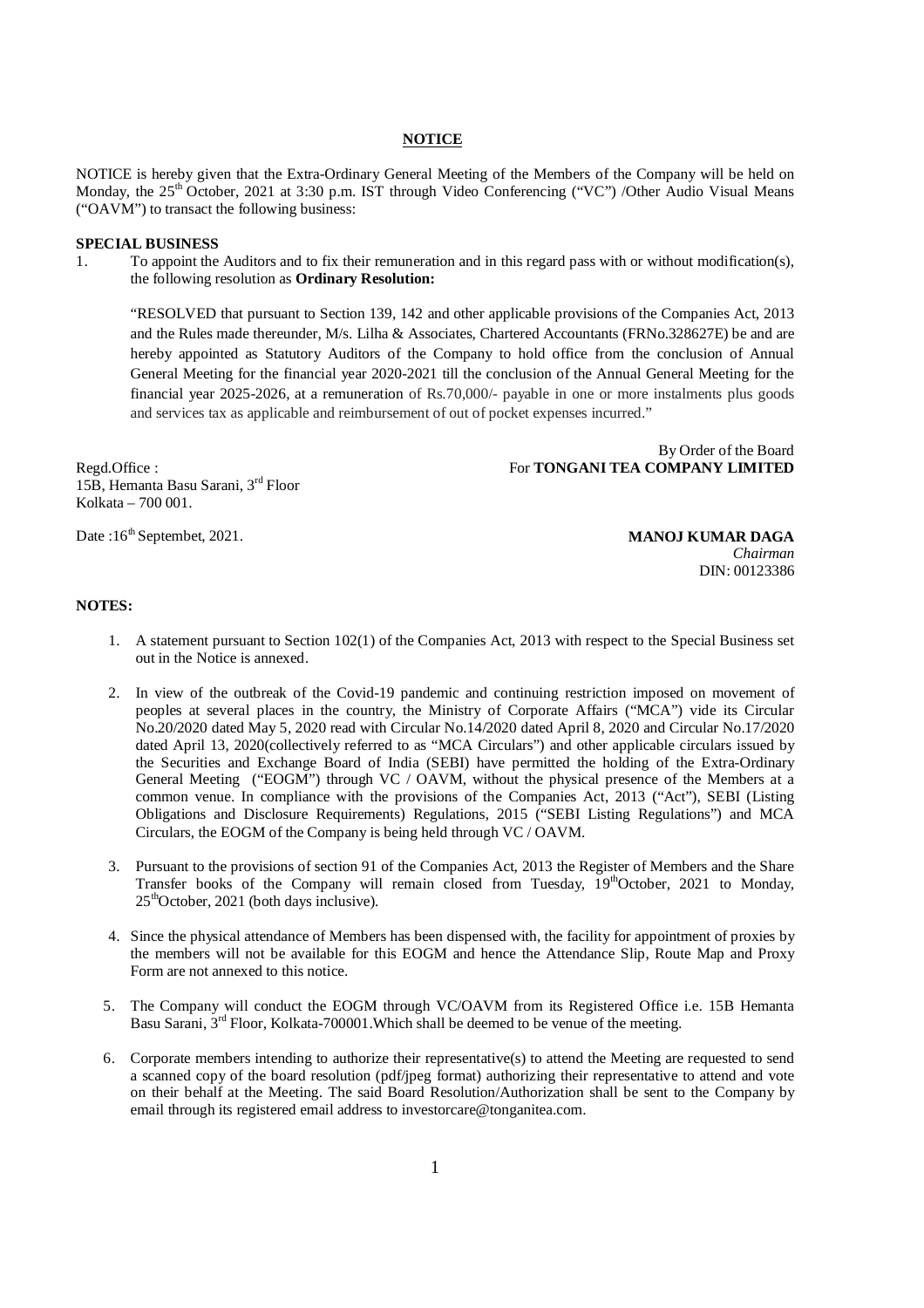- **7. The Company is providing facility for voting by electronic means (e-voting) through an electronic voting system which will include remote e-voting as prescribed by the Companies (Management and Administration) Rules, 2014 as presently in force and the business set out in the Notice will be transacted through such voting**. Information and instructions including details of user id and password relating to e-voting are provided in the Notice under Note No.10.
- 8. Electronic copy of the Notice of EOGM of the Company inter alia indicating the process and manner of evoting is being sent to all the members whose email IDs are registered with the Company/Depository Participants(s) for communication purposes.

In terms of SEBI Circular No.SEBI/HO/CFD/CMD1/CIR/P/2020/79 dated May 12, 2020 and Circular No.SEBI/HO/CFD/CMD2/CIR/P/2021/11 dated January 15, 2021owing to the difficulties involved in despatching of physical/hard copies of Notice of EOGM to shareholders are being sent in electronic mode to members those email address is registered with the Company or the Depository Participant (s). The members who have not updated their email address are requested to do so immediately since the requirement of sending physical copies of Notice of EOGM are dispensed with.

9. Members may also note that the Notice of the EOGM, will also be available on the Company's website www.tonganitea.com. Even after registering for e-communication, members are entitled to receive such communication in physical form, upon making a request for the same, by post free of cost. For any communication, the shareholders may also send requests to the Company's investor email id: investorcare@tonganitea.com.

## **10. PROCEDURE & INSTRUCTION FOR REMOTE E-VOTING, E-VOTING AND JOINING THE EOGM THROUGH VC/OAVM ARE AS FOLLOWS**

- 1. As you are aware, in view of the situation arising due to COVID-19 global pandemic, the general meetings of the companies shall be conducted as per the guidelines issued by the Ministry of Corporate Affairs (MCA) vide Circular No.14/2020 dated April 8, 2020, Circular No.17/2020 dated April 13, 2020 and Circular No. 20/2020 dated May 05, 2020. The forthcoming EOGM will thus be held through video conferencing (VC) or other audio visual means (OAVM). Hence, Members can attend and participate in the ensuing Extra Ordinary General Meeting through VC/OAVM.
- 2. Pursuant to the provisions of Section 108 of the Companies Act, 2013 read with Rule 20 of the Companies (Management and Administration) Rules, 2014 (as amended) and Regulation 44 of SEBI (Listing Obligations & Disclosure Requirements) Regulations 2015 (as amended), and MCA Circulars dated April 08, 2020, April 13, 2020 and May 05, 2020 the Company is providing facility of remote e-voting to its Members in respect of the business to be transacted at the EOGM. For this purpose, the Company has entered into an agreement with Central Depository Services (India) Limited (CDSL) for facilitating voting through electronic means, as the authorized e-Voting's agency. The facility of casting votes by a member using remote e-voting as well as the e-voting system on the date of the EOGM will be provided by CDSL.
- 3. The Members can join the EOGM in the VC/OAVM mode 15 minutes before and after the scheduled time of the commencement of the Meeting by following the procedure mentioned in the Notice. The facility of participation at the EOGM through VC/OAVM will be made available to atleast 1000 members on first come first served basis. This will not include large Shareholders (Shareholders holding 2% or more shareholding), Promoters, Institutional Investors, Directors, Key Managerial Personnel, the Chairpersons of the Audit Committee, Nomination and Remuneration Committee and Stakeholders Relationship Committee, Auditors etc. who are allowed to attend the EOGM without restriction on account of first come first served basis.
- 4. The attendance of the Members attending the EOGM through VC/OAVM will be counted for the purpose of ascertaining the quorum under Section 103 of the Companies Act, 2013.
- 5. Pursuant to MCA Circular No.14/2020 dated April 08, 2020, the facility to appoint proxy to attend and cast vote for the members is not available for this EOGM. However, in pursuance of Section 112 and Section 113 of the Companies Act, 2013, representatives of the members such as the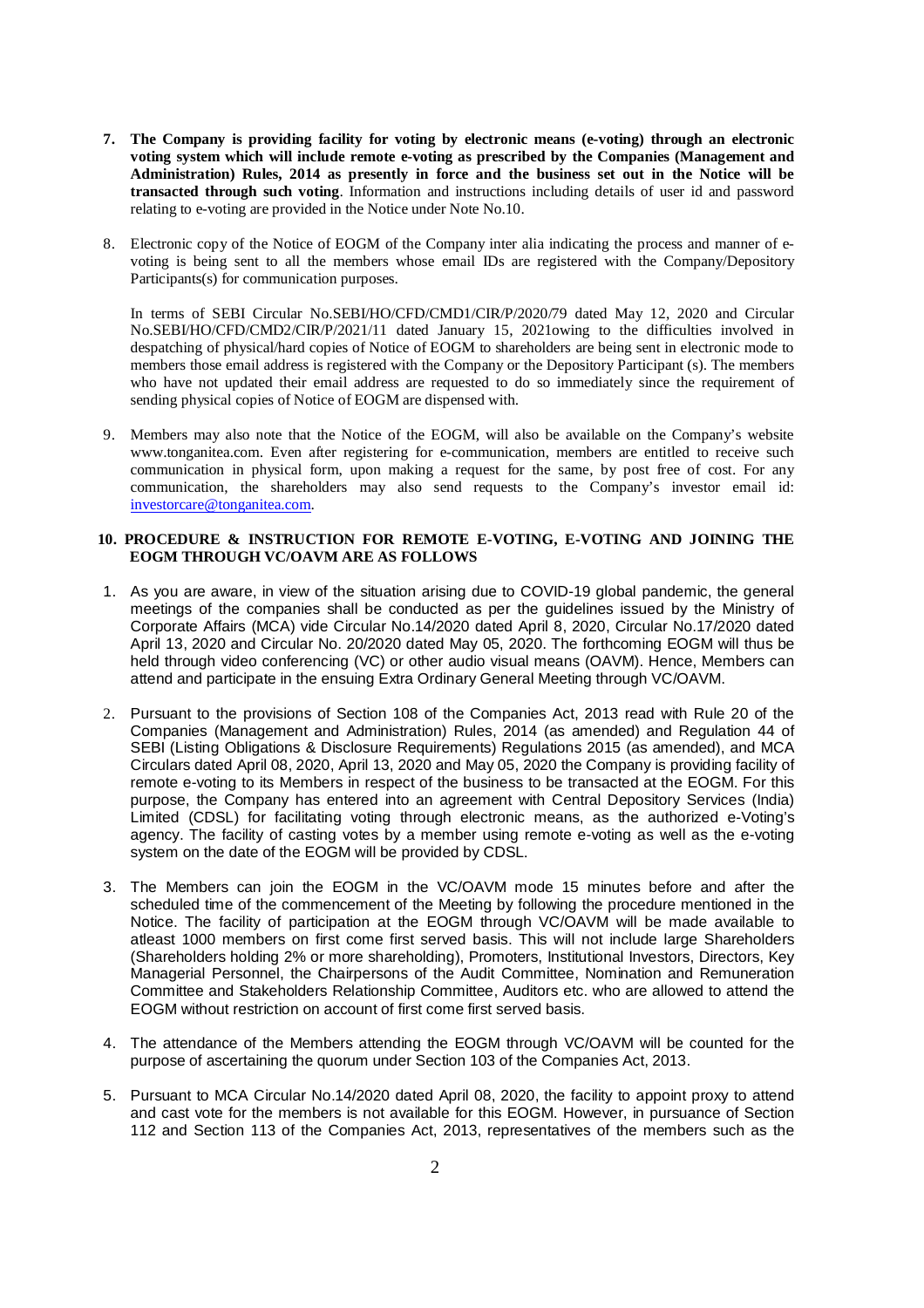President of India or the Governor of a State or body corporate can attend the EOGM through VC/OAVM and cast their votes through e-voting.

- 6. In line with the Ministry of Corporate Affairs (MCA) Circular No.17/2020 dated April 13, 2020, the Notice calling the EOGM has been uploaded on the website of the Company at www.tonganitea.com. The Notice can also be accessed from the websites of the Stock Exchanges i.e.CSE Limited at www.cse-india.com. The notice of EOGM is also disseminated on the website of CDSL (agency for providing the Remote e-Voting facility and e-voting system during the EOGM i.e. www.evotingindia.com.
- 7. The EOGM has been convened through VC/OAVM in compliance with applicable provisions of the Companies Act, 2013 read with MCA Circular No.14/2020 dated April 8, 2020 and MCA Circular No.17/2020 dated April 13, 2020 and MCA Circular No. 20/2020 dated May 05, 2020.
- 8. In continuation of this Ministry's **General Circular No.20/2020**, dated 05th May, 2020 and after due examination, it has been decided to allow companies whose AGMs were due to be held in the year 2020, or become due in the year 2021, to conduct their AGMs on or before 31.12.2021, in accordance with the requirements provided in paragraphs 3 and 4 of the General Circular No.20/2020 as per MCA Circular No.02/2021 dated January13,2021.

# **THE INTRUCTIONS OF SHAREHOLDERS FOR E-VOTING AND JOINING VIRTUAL MEETINGS ARE AS UNDER:**

- (i) The voting period begins on  $22^{nd}$  October, 2021 (9.00 am) and ends on  $24^{th}$  October, 2021 and (5.00pm). During this period shareholders' of the Company, holding shares either in physical form or in dematerialized form, as on the cut-off date of  $18<sup>th</sup>$  October, 2021 may cast their vote electronically. The e-voting module shall be disabled by CDSL for voting thereafter.
- (ii) Shareholders who have already voted prior to the meeting date would not be entitled to vote at the meeting venue.
- (iii) Pursuant to SEBI Circular No.**SEBI/HO/CFD/CMD/CIR/P/2020/242 dated 09.12.2020,** under Regulation 44 of Securities and Exchange Board of India (Listing Obligations and Disclosure Requirements) Regulations, 2015, listed entities are required to provide remote e-voting facility to its shareholders, in respect of all shareholders' resolutions. However, it has been observed that the participation by the public non-institutional shareholders/retail shareholders is at a negligible level.

Currently, there are multiple e-voting service providers (ESPs) providing e-voting facility to listed entities in India. This necessitates registration on various ESPs and maintenance of multiple user IDs and passwords by the shareholders.

In order to increase the efficiency of the voting process, pursuant to a public consultation, it has been decided to enable e-voting to **all the demat account holders**, **by way of a single login credential, through their demat accounts/ websites of Depositories/ Depository Participants**. Demat account holders would be able to cast their vote without having to register again with the ESPs, thereby, not only facilitating seamless authentication but also enhancing ease and convenience of participating in e-voting process.

(iv) In terms of **SEBI Circular No.SEBI/HO/CFD/CMD/CIR/P/2020/242dated December 9, 2020** on e-Voting facility provided by Listed Companies, Individual shareholders holding securities in demat mode are allowed to vote through their demat account maintained with Depositories and Depository Participants. Shareholders are advised to update their mobile number and email Id in their demat accounts in order to access e-Voting facility.

Pursuant to abovesaid SEBI Circular**,** Login method for e-Voting and joining virtual meetings **for Individual shareholders holding securities in Demat mode CDSL/NSDL**is given below: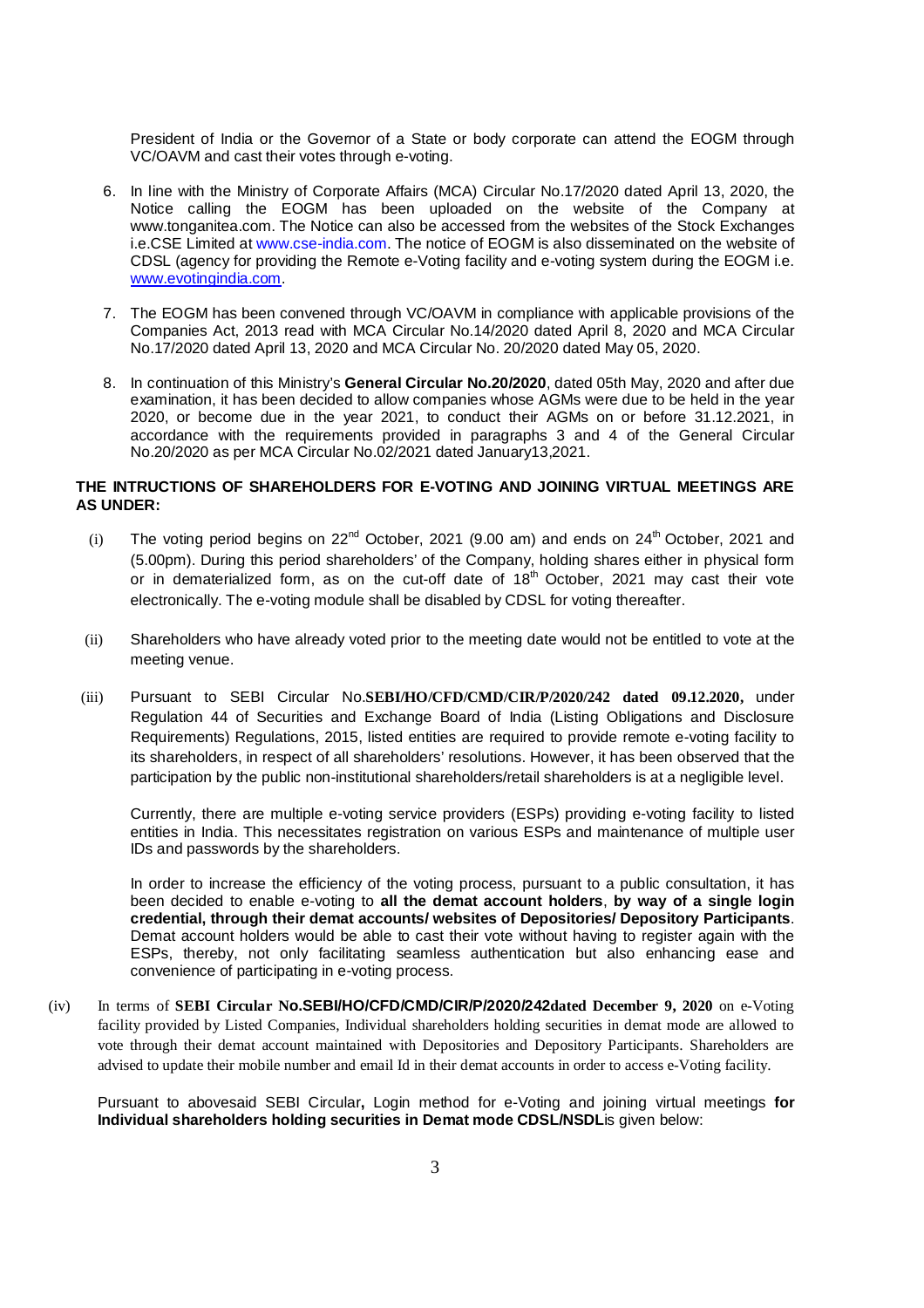| <b>Type</b><br>shareholders                                                       | of Login Method                                                                                                                                                                                                                                                                                                                                                                                                                                                                                                                                                                                                                                                                                                                                                                                                                                                                                                                                                                                                                                                                                                                                               |
|-----------------------------------------------------------------------------------|---------------------------------------------------------------------------------------------------------------------------------------------------------------------------------------------------------------------------------------------------------------------------------------------------------------------------------------------------------------------------------------------------------------------------------------------------------------------------------------------------------------------------------------------------------------------------------------------------------------------------------------------------------------------------------------------------------------------------------------------------------------------------------------------------------------------------------------------------------------------------------------------------------------------------------------------------------------------------------------------------------------------------------------------------------------------------------------------------------------------------------------------------------------|
| Individual<br>Shareholders<br>holding<br>securities in<br>Demat mode<br>with CDSL | Users who have opted for CDSL Easi / Easiest facility, can login through their existing user id<br>1)<br>and password. Option will be made available to reach e-Voting page without any further<br>authentication.<br>The<br>URL<br>for<br>login<br>to<br>Easi<br>users<br>to<br>Easiest<br>$\sqrt{2}$<br>are<br>https://web.cdslindia.com/myeasi/home/login or visit www.cdslindia.com and click on Login<br>icon and select New System Myeasi.                                                                                                                                                                                                                                                                                                                                                                                                                                                                                                                                                                                                                                                                                                              |
|                                                                                   | After successful login the Easi / Easiest user will be able to see the e-Voting option for eligible<br>2)<br>companies where the evoting is in progress as per the information provided by company. On<br>clicking the evoting option, the user will be able to see e-Voting page of the e-Voting service<br>provider for casting your vote during the remote e-Voting period or joining virtual meeting $\&$<br>voting during the meeting. Additionally, there is also links provided to access the system of all<br>e-Voting Service Providers i.e.CDSL/NSDL/KARVY/LINKINTIME, so that the user can visit<br>the e-Voting service providers' website directly.                                                                                                                                                                                                                                                                                                                                                                                                                                                                                              |
|                                                                                   | 3) If the user is not registered for Easi/Easiest, option to register is available at<br>https://web.cdslindia.com/myeasi/Registration/EasiRegistration                                                                                                                                                                                                                                                                                                                                                                                                                                                                                                                                                                                                                                                                                                                                                                                                                                                                                                                                                                                                       |
|                                                                                   | Alternatively, the user can directly access e-Voting page by providing Demat Account<br>4)<br>Number and PAN No. from a e-Voting link available on www.cdslindia.com home page or<br>click on https://evoting.cdslindia.com/Evoting/EvotingLoginThe system will authenticate the<br>user by sending OTP on registered Mobile & Email as recorded in the Demat Account. After<br>successful authentication, user will be able to see the e-Voting option where the evoting is in<br>progress and also able to directly access the system of all e-Voting Service Providers.                                                                                                                                                                                                                                                                                                                                                                                                                                                                                                                                                                                    |
| Individual<br>Shareholders<br>holding<br>securities in<br>demat mode<br>with NSDL | If you are already registered for NSDL IDeAS facility, please visit the e-Services website of<br>1)<br>NSDL. Open web browser by typing the following URL: https://eservices.nsdl.com either on a<br>Personal Computer or on a mobile. Once the home page of e-Services is launched, click on the<br>"Beneficial Owner" icon under "Login" which is available under 'IDeAS' section. A new<br>screen will open. You will have to enter your User ID and Password. After successful<br>authentication, you will be able to see e-Voting services. Click on "Access to e-Voting" under<br>e-Voting services and you will be able to see e-Voting page. Click on company name or e-<br>Voting service provider name and you will be re-directed to e-Voting service provider website<br>for casting your vote during the remote e-Voting period or joining virtual meeting $\&$ voting<br>during the meeting.<br>2) If the user is not registered for IDeAS e-Services, option to register is available at<br>Select "Register Online for IDeAS "Portal or click<br>https://eservices.nsdl.com.<br>at<br>https://eservices.nsdl.com/SecureWeb/IdeasDirectReg.jsp |
|                                                                                   | Visit the e-Voting website of NSDL. Open web browser by typing the following URL:<br>3)<br>https://www.evoting.nsdl.com/ either on a Personal Computer or on a mobile. Once the home<br>page of e-Voting system is launched, click on the icon "Login" which is available under<br>'Shareholder/Member' section. A new screen will open. You will have to enter your User ID<br>(i.e. your sixteen digit demat account number hold with NSDL), Password/OTP and a<br>Verification Code as shown on the screen. After successful authentication, you will be<br>redirected to NSDL Depository site wherein you can see e-Voting page. Click on company<br>name or e-Voting service provider name and you will be redirected to e-Voting service<br>provider website for casting your vote during the remote e-Voting period or joining virtual<br>meeting & voting during the meeting                                                                                                                                                                                                                                                                          |

 $\overline{\phantom{a}}$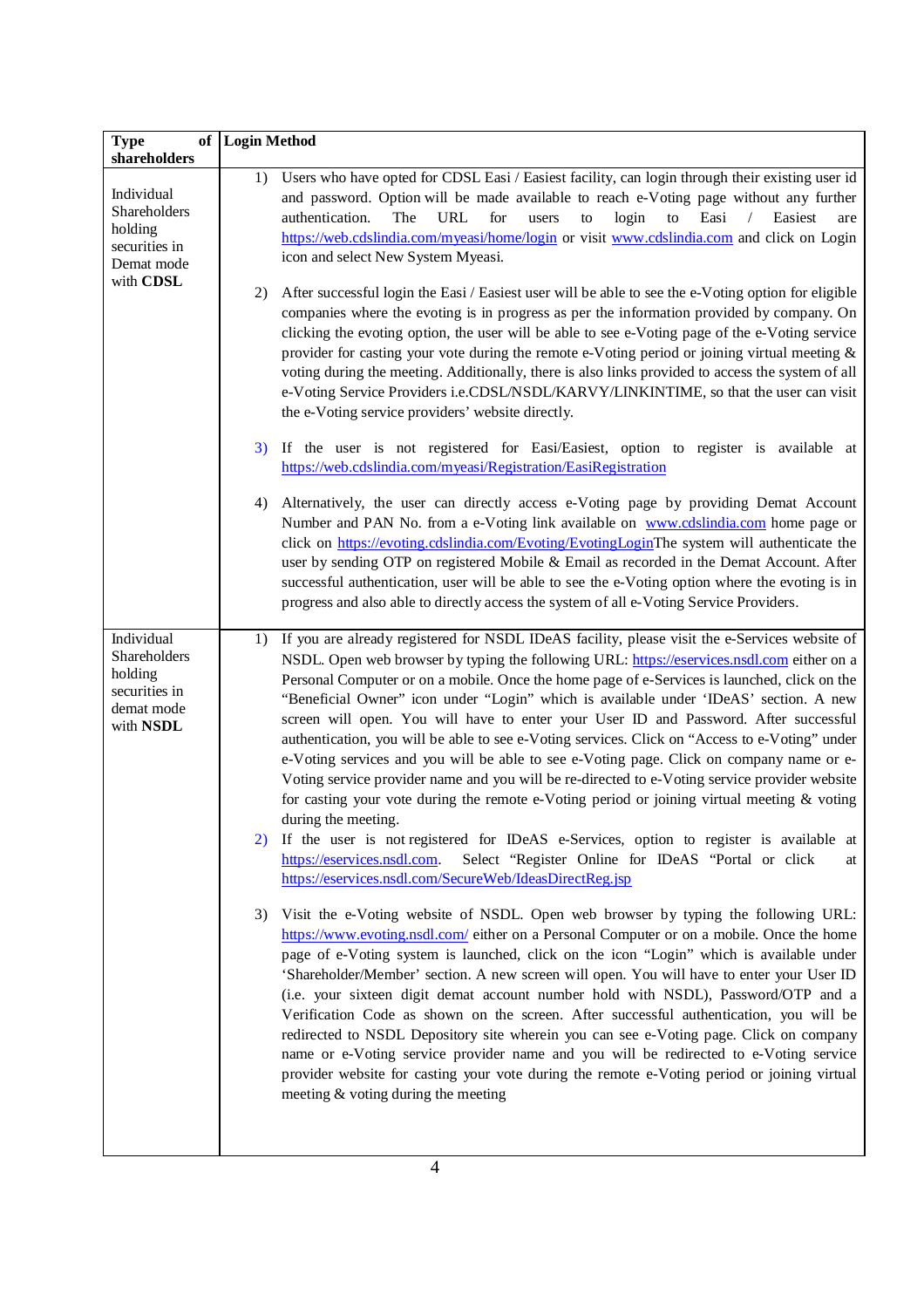Individual Shareholders (holding securities in demat mode) login through their **Depository Participants**

You can also login using the login credentials of your demat account through your Depository Participant registered with NSDL/CDSL for e-Voting facility. After Successful login, you will be able to see e-Voting option. Once you click on e-Voting option, you will be redirected to NSDL/CDSL Depository site after successful authentication, wherein you can see e-Voting feature. Click on company name or e-Voting service provider name and you will be redirected to e-Voting service provider website for casting your vote during the remote e-Voting period or joining virtual meeting & voting during the meeting.

**Important note:** Members who are unable to retrieve User ID/ Password are advised to use Forget User ID and Forget Password option available at abovementioned website.

## **Helpdesk for Individual Shareholders holding securities in demat mode for any technical issues related to login through Depository i.e. CDSL and NSDL**

| Login type                                    | <b>Helpdesk details</b>                                    |
|-----------------------------------------------|------------------------------------------------------------|
| Individual Shareholders holding securities in | Members facing any technical issue in login can contact    |
| Demat mode with CDSL                          | CDSL helpdesk by sending a request at                      |
|                                               | helpdesk.evoting@cdslindia.com or contact at 022-          |
|                                               | 23058738 and 22-23058542-43.                               |
| Individual Shareholders holding securities in | Members facing any technical issue in login can contact    |
| Demat mode with <b>NSDL</b>                   | helpdesk by sending a request<br>NSDL<br>-at               |
|                                               | evoting@nsdl.co.in or call at toll free no.: 1800 1020 990 |
|                                               | and 1800 22 44 30                                          |

# (v) Login method for e-Voting and joining virtual meetings for**Physical shareholders and shareholders other than individual holding in Demat form.**

- 1) The shareholders should log on to the e-voting website www.evotingindia.com.
- 2) Click on "Shareholders" module.
- 3) Now enter your User ID
	- a. For CDSL: 16 digits beneficiary ID,
	- b. For NSDL: 8 Character DP ID followed by 8 Digits Client ID,
	- c. Shareholders holding shares in Physical Form should enter Folio Number registered with the Company.
- 4) Next enter the Image Verification as displayed and Click on Login.
- 5) If you are holding shares in demat form and had logged on to www.evotingindia.com and voted on an earlier e-voting of any company, then your existing password is to be used.

## 6) If you are a first-time user follow the steps given below:

|            | For Physical shareholders and other than individuall shareholders holding |
|------------|---------------------------------------------------------------------------|
|            | shares in Demat.                                                          |
| <b>PAN</b> | Enter your 10 digit alpha-numeric *PAN issued by Income Tax Department    |
|            | (Applicable for both demat shareholders as well as physical shareholders) |
|            | Shareholders who have not updated their PAN<br>the<br>with<br>$\bullet$   |
|            | Company/Depository Participant are requested to use the sequence          |
|            | number sent by Company/RTA or contact Company/RTA.                        |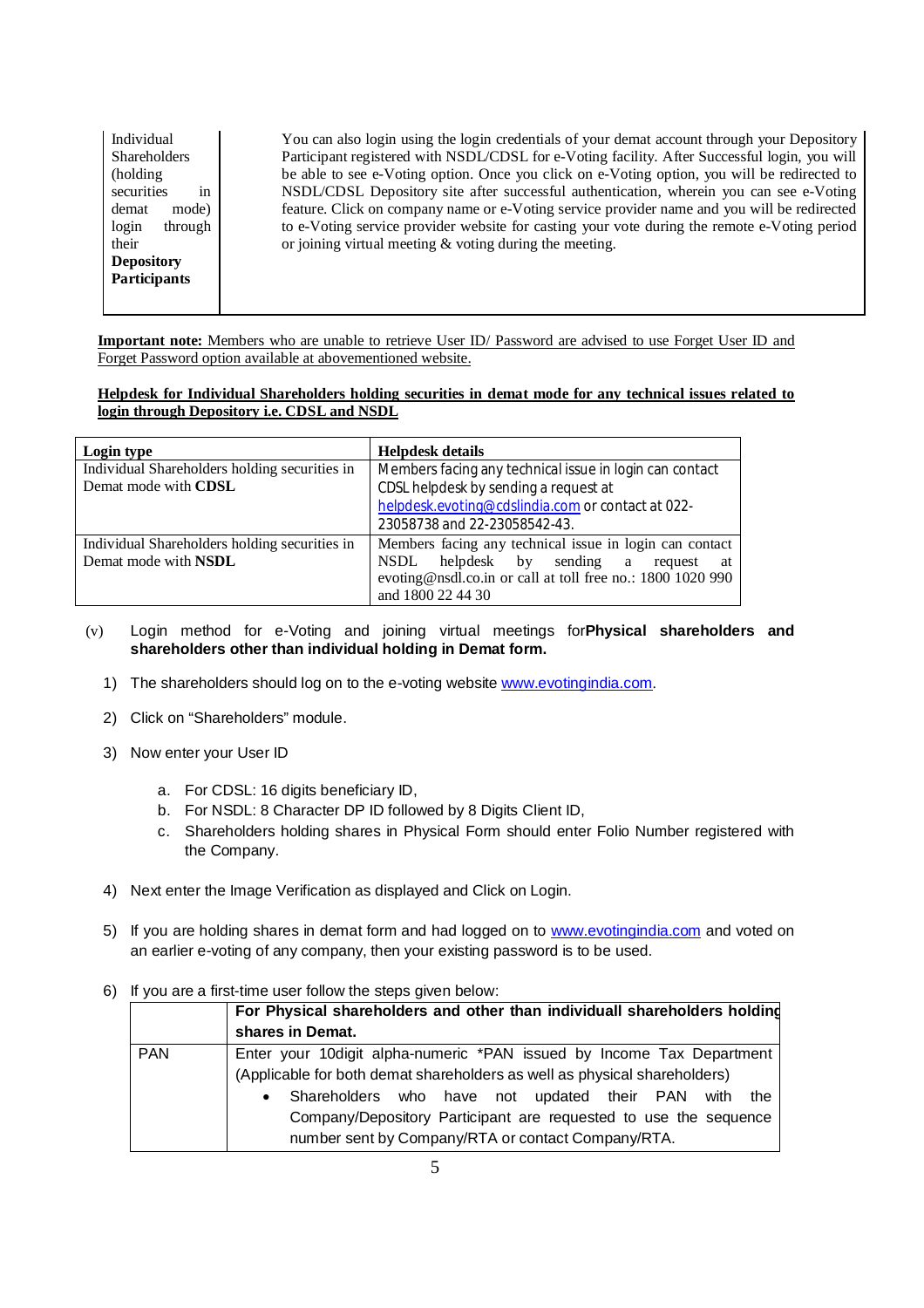| Dividend    | Enter the Dividend Bank Details or Date of Birth (in dd/mm/yyyy format) as  |
|-------------|-----------------------------------------------------------------------------|
| Bank        | recorded in your demat account or in the company records in order to login. |
| Details     | • If both the details are not recorded with the depository or company,      |
| OR Date of  | please enter the member id / folio number in the Dividend Bank details      |
| Birth (DOB) | field.                                                                      |

- (vi) After entering these details appropriately, click on "SUBMIT" tab.
- (vii) Shareholders holding shares in physical form will then directly reach the Company selection screen. However, shareholders holding shares in demat form will now reach 'Password Creation' menu wherein they are required to mandatorily enter their login password in the new password field. Kindly note that this password is to be also used by the demat holders for voting for resolutions of any other company on which they are eligible to vote, provided that company opts for e-voting through CDSL platform. It is strongly recommended not to share your password with any other person and take utmost care to keep your password confidential.
- (viii) For shareholders holding shares in physical form, the details can be used only for e-voting on the resolutions contained in this Notice.
- (ix) Click on the EVSN for the relevant <Company Name> on which you choose to vote.
- (x) On the voting page, you will see "RESOLUTION DESCRIPTION" and against the same the option "YES/NO" for voting. Select the option YES or NO as desired. The option YES implies that you assent to the Resolution and option NO implies that you dissent to the Resolution.
- (xi) Click on the "RESOLUTIONS FILE LINK" if you wish to view the entire Resolution details.
- (xii) After selecting the resolution, you have decided to vote on, click on "SUBMIT". A confirmation box will be displayed. If you wish to confirm your vote, click on "OK", else to change your vote, click on "CANCEL" and accordingly modify your vote.
- (xiii) Once you "CONFIRM" your vote on the resolution, you will not be allowed to modify your vote.
- (xiv) You can also take a print of the votes cast by clicking on "Click here to print" option on the Voting page.
- (xv) If a demat account holder has forgotten the login password then Enter the User ID and the image verification code and click on Forgot Password & enter the details as prompted by the system.
- (xvi) **Additional Facility for Non – Individual Shareholders and Custodians –For Remote Voting only.**
	- Non-Individual shareholders (i.e. other than Individuals, HUF, NRI etc.) and Custodians are required to log on to www.evotingindia.com and register themselves in the "Corporates" module.
	- A scanned copy of the Registration Form bearing the stamp and sign of the entity should be emailed to helpdesk.evoting@cdslindia.com.
	- After receiving the login details a Compliance User should be created using the admin login and password. The Compliance User would be able to link the account(s) for which they wish to vote on.
	- The list of accounts linked in the login should be mailed to helpdesk.evoting@cdslindia.com and on approval of the accounts they would be able to cast their vote.
	- A scanned copy of the Board Resolution and Power of Attorney (POA) which they have issued in favour of the Custodian, if any, should be uploaded in PDF format in the system for the scrutinizer to verify the same.
	- Alternatively Non Individual shareholders are required to send the relevant Board Resolution/ Authority letter etc. together with attested specimen signature of the duly authorized signatory who are authorized to vote, to the Scrutinizer and to the Company at the email address viz; investorcare@tonganitea.com, if they have voted from individual tab & not uploaded same in the CDSL e-voting system for the scrutinizer to verify the same.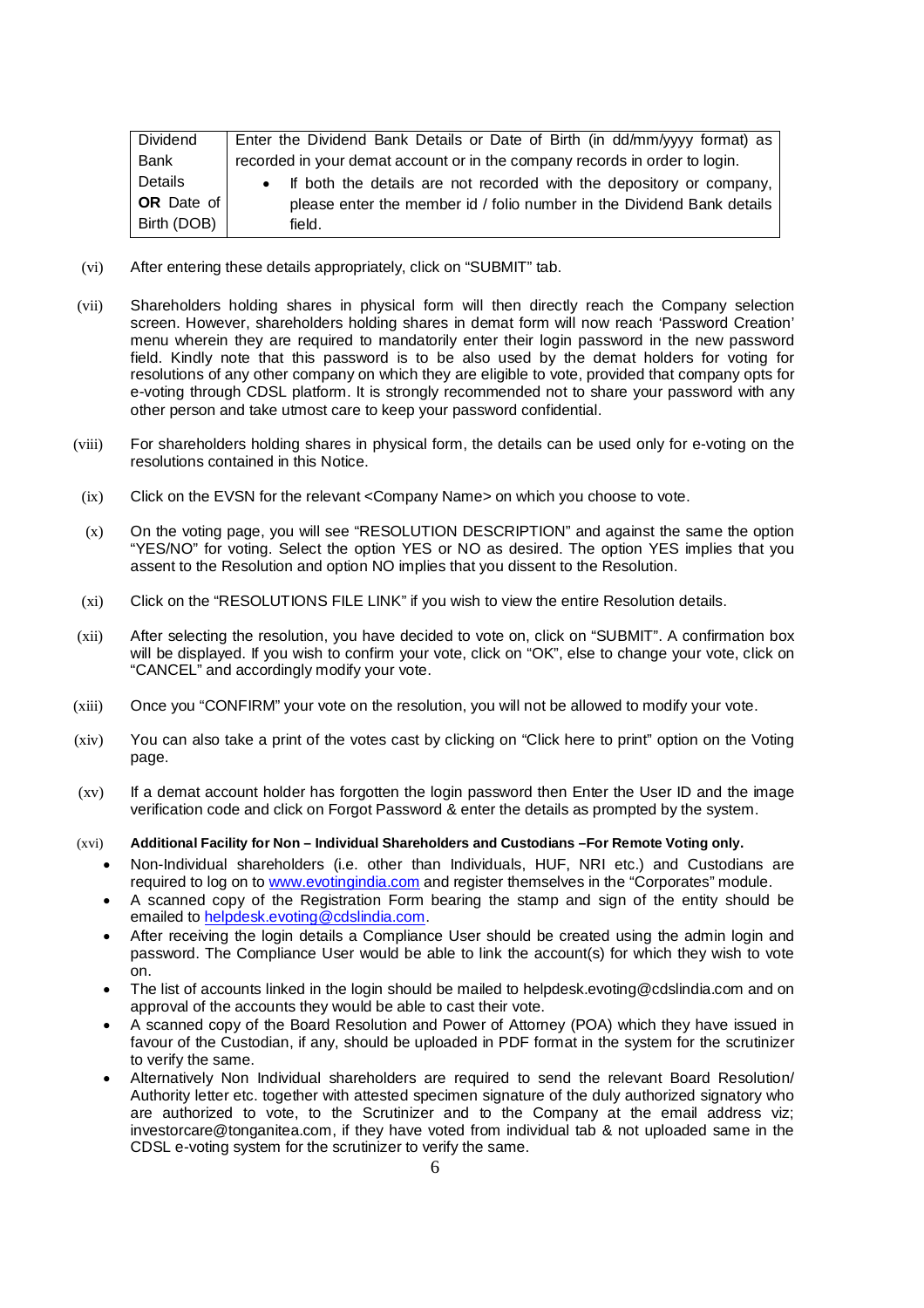#### **INSTRUCTIONS FOR SHAREHOLDERSATTENDING THE EOGM THROUGH VC/OAVM & E-VOTING DURING MEETING ARE AS UNDER:**

- 1. The procedure for attending meeting &e-Voting on the day of the EOGM is same as the instructions mentioned above for e-voting.
- 2. The link for VC/OAVM to attend meeting will be available where the EVSN of Company will be displayed after successful login as per the instructions mentioned above for e-voting.
- 3. Shareholders who have voted through Remote e-Voting will be eligible to attend the meeting. However, they will not be eligible to vote at the EOGM.
- 4. Shareholders are encouraged to join the Meeting through Laptops / IPads for better experience.
- 5. Further shareholders will be required to allow Camera and use Internet with a good speed to avoid any disturbance during the meeting.
- 6. Please note that Participants Connecting from Mobile Devices or Tablets or through Laptop connecting via Mobile Hotspot may experience Audio/Video loss due to Fluctuation in their respective network. It is therefore recommended to use Stable Wi-Fi or LAN Connection to mitigate any kind of aforesaid glitches.
- 7. Shareholders who would like to express their views/ask questions during the meeting may register themselves as a speaker by sending their request in advance atleast**10 days prior to meeting** mentioning their name, demat account number/folio number, email id, mobile number at investorcare@tonganitea.com. The shareholders who do not wish to speak during the EOGM but have queries may send their queries in advance**10 days prior to meeting** mentioning their name, demat account number/folio number, email id, mobile number at investorcare@tonganitea.com. These queries will be replied to by the company suitably by email.
- 8. Those shareholders who have registered themselves as a speaker will only be allowed to express their views/ask questions during the meeting.
- 9. Only those shareholders, who are present in the EOGM through VC/OAVM facility and have not casted their vote on the Resolutions through remote e-Voting and are otherwise not barred from doing so, shall be eligible to vote through e-Voting system available during the EOGM.
- 10. If any Votes are cast by the shareholders through the e-voting available during the EOGM and if the same shareholders have not participated in the meeting through VC/OAVM facility, then the votes cast by such shareholders shall be considered invalid as the facility of e-voting during the meeting is available only to the shareholders attending the meeting.

#### **PROCESS FOR THOSE SHAREHOLDERS WHOSE EMAIL/MOBILE NO. ARE NOT REGISTERED WITH THE COMPANY/DEPOSITORIES.**

1. For Physical shareholders- please provide necessary details like Folio No., Name of shareholder, scanned copy of the share certificate (front and back), PAN (self attested scanned copy of PAN card), AADHAR (self attested scanned copy of Aadhar Card) by email to **Company/RTA email id**.

2. For Demat shareholders -, Please update your email id & mobile no. with your respective Depository Participant (DP)

3. For Individual Demat shareholders – Please update your email id  $&$  mobile no. with your respective Depository Participant (DP) which is mandatory while e-Voting & joining virtual meetings through Depository.

If you have any queries or issues regarding attending Extra-Ordinary General Meeting & e-Voting from the CDSL e-Voting System, you can write an email to helpdesk.evoting@cdslindia.com or contact at 022- 23058738 and 022-23058542/43.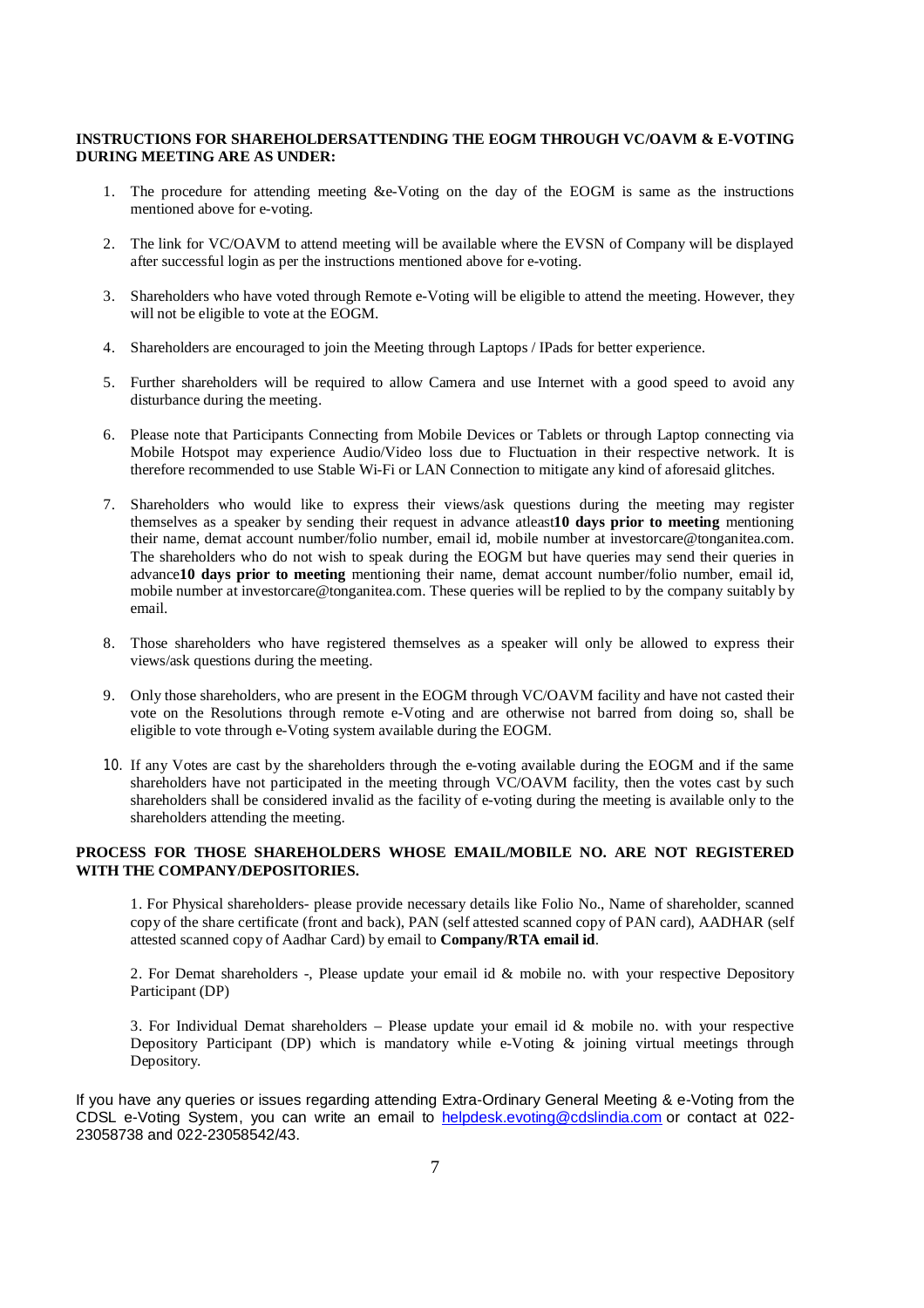All grievances connected with the facility for voting by electronic means may be addressed to Mr. RakeshDalvi, Sr. Manager, (CDSL, ) Central Depository Services (India) Limited, A Wing, 25th Floor, MarathonFuturex, Mafatlal Mill Compounds, N M Joshi Marg, Lower Parel (East), Mumbai - 400013 or send an email to helpdesk.evoting@cdslindia.com or call on 022-23058542/43.

- I. Members who have cast their vote by remote e-voting prior to the Extra Ordinary General Meeting and are attending the meeting will not be entitled to cast their vote again.
- II. Investors who became members of the Company subsequent to the dispatch of the Notice / Email and holds the shares as on the cut-off date i.e.18<sup>th</sup>October, 2021, are requested to send the written / email communication to the Company at investorcare@tonganitea.com by mentioning their Folio No. / DP ID and Client ID to obtain the Login-ID and Password for e-voting.
- III. Shareholders can also update your mobile number and email id in the user profile details of the folio which may be used for sending future communication(s).
- IV. The voting rights of shareholders shall be in proportion to their shares of the paid up equity share capital of the Company as on the cut-off date of 18<sup>th</sup>October, 2021**.**A person who is not a member as on cut off date should treat this notice for information purpose only.
- V. Agarwal A & Associates, Company Secretaries of Plot No.11D/31/1, Street No. 1111, PS Qube, Unit No. 1015A,  $10<sup>th</sup>$  Floor, Kolkata- 700135has been appointed as the Scrutinizer to scrutinize the remote e-voting and voting process to be carried out at the EOGM in a fair and transparent manner.
- VI. The Scrutinizer will submit, not later than 2 days of conclusion of the EOGM, a consolidated Scrutinizer's Report of the total votes cast in favour or against, if any, to the Chairman of the Company.
- VII. The Chairman shall declare the result forthwith. The Results declared alongwith the Scrutinizer's Report shall be placed on the Company's website www.tonganitea.comand on the website of CDSL and communicated to the Stock Exchange, immediately.

By Order of the Board For **TONGANI TEA COMPANY LIMITED**

Regd.Office: 15B, Hemanta Basu Sarani, 3rd Floor,

Date:16<sup>th</sup> September, 2021 DIN: 00123386

**MANOJ KUMAR DAGA** *Chairman*<br>DIN: 00123386